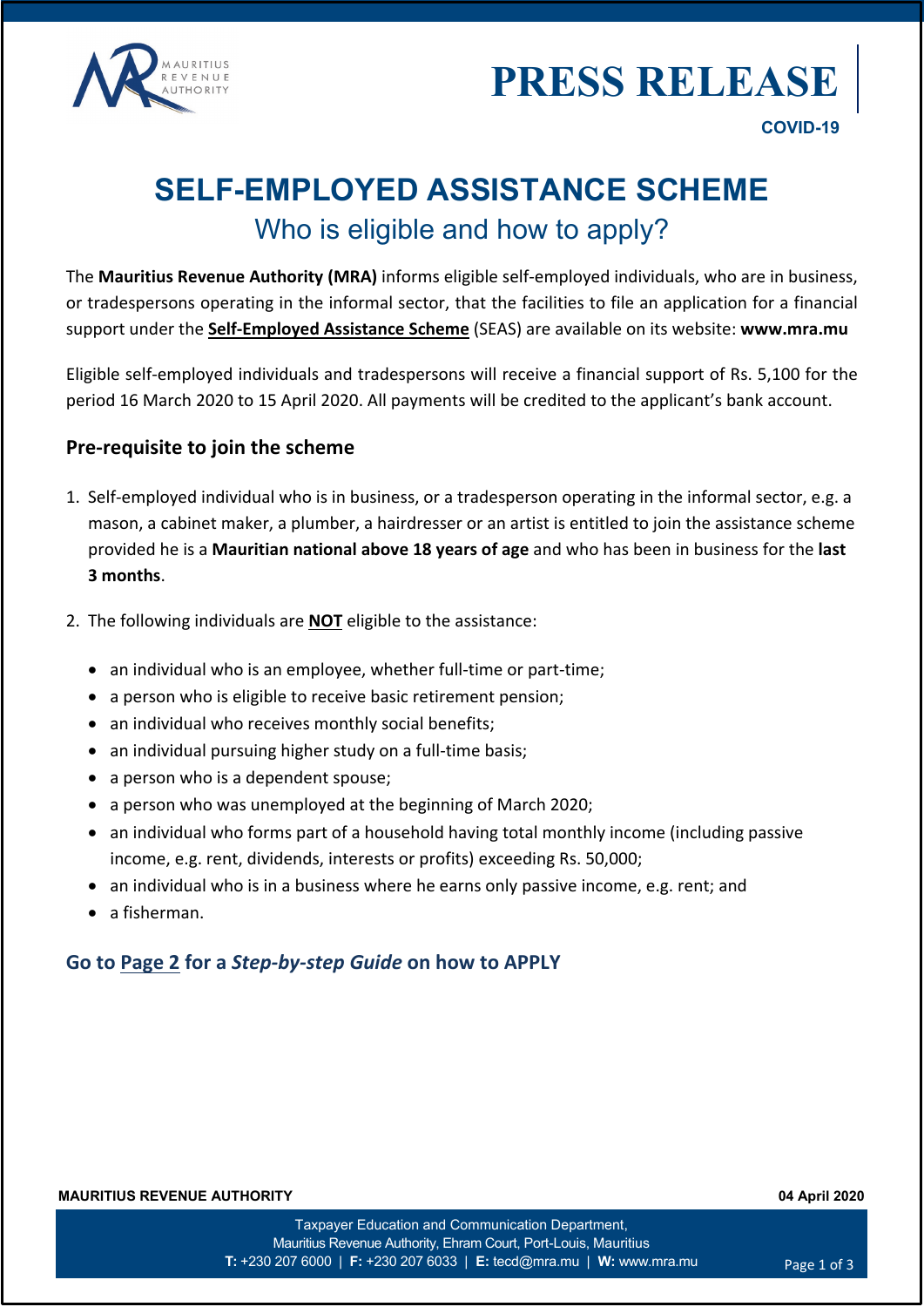

# **PRESS RELEAS**

## **Step-by-step Guide to fill in the Self-Employed Assistance Scheme**

- 1. Go to MRA website on **www.mra.mu**
	- **Click on 'Self Employed Assistance Scheme'**
	- Click 'Application Form'

#### **2.** On screen will appear:

- **Details relating to the Self-Employed Assistance Scheme, please read them carefully.**
- Scroll down and Click on **'Click here to apply for Self-Employed Assistance Scheme'**

#### **You will be re-directed to an application page.**

- 3. Insert your **National Identity Number**
- 4. Insert the **Card Control Number** (which is written on the back of your ID card at the bottom, right-hand side)
- 5. Insert your **Mobile Number**
- 6. For security purposes, you will need to do a verification exercise (just to prove that you are not a robot)
- 7. Click **'Login'**
- 8. **You will get a one-time password via text message on the mobile number you inserted in step 5.**
	- On the screen, where it is written 'one-time password', insert the figures that you have received on your mobile.
	- Click **'next'**
- **9. A page will appear wherein your NID, Surname and Other Names are prefilled**
	- Insert the amount of *'estimated monthly income*'
	- Where it is written "*married*" click the drop-down arrow to select 'yes' or 'no'
	- Fill in your residential address region, street, postal address (use drop-down arrow)

#### **BUSINESS DETAILS**

- Insert your *Profession*, for e.g. hairdresser, bricklayer (mason), cake seller ... in the field :"*OCCUPATION*"
- Insert your *Place of Business*, that is, where you are working
- Insert the *Start Date of Business* use drop-down arrow

#### **BANK DETAILS**

- Insert the name of your *Bank*
- Insert your *Bank Account Number*
- Insert the name of the holder of the Bank Account (should be the applicant's name)

#### **MAURITIUS REVENUE AUTHORITY 04 April 2020**